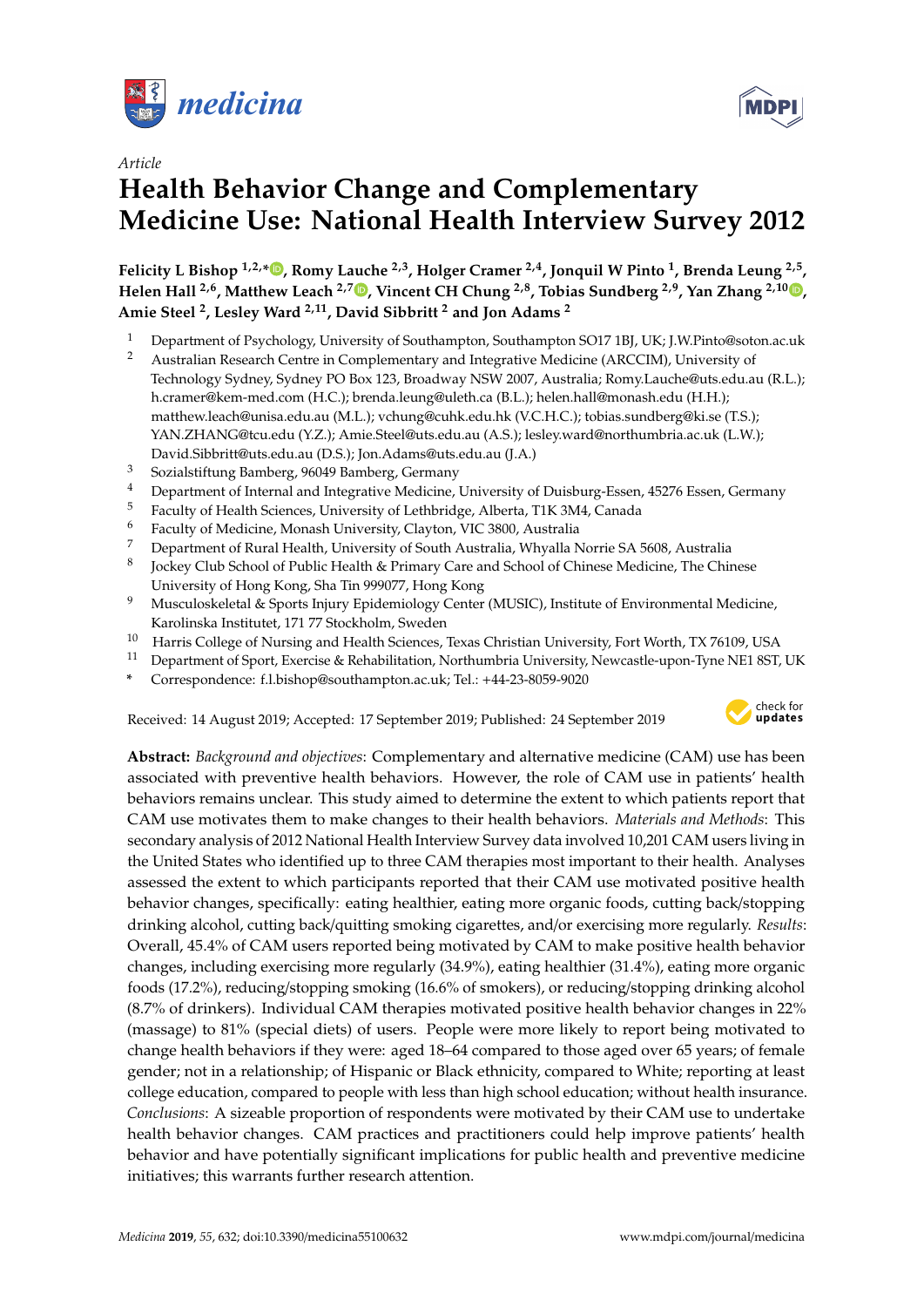**Keywords:** health behavior; complementary and alternative medicine; health attitudes; motivations; lifestyle

# **1. Introduction**

Health behaviors such as physical activity, diet, and smoking have a significant impact on mortality and morbidity worldwide [\[1\]](#page-8-0). Consultations with health providers—especially primary health care professionals—offer an opportunity to initiate health behavior change, although interventions to motivate such change have had mixed results to date. For example, one cluster-randomized trial found General Practitioner (GP)-delivered advice effectively increased physical activity levels among sedentary adults [\[2\]](#page-8-1). Yet, in another randomized trial, GP-delivered behavioral counselling failed to reduce levels of four risky health behaviors (smoking, alcohol use, exercise, and healthy eating) among primary care patients [\[3\]](#page-9-0). Patients may find behavior change programs more acceptable when they perceive them as patient-centered, and thus such program designs may be more effective than others at changing health behaviors [\[4\]](#page-9-1), but evidence on this point is heterogeneous [\[5\]](#page-9-2). Another strand of research is focused on the identification and evaluation of effective components of interventions to improve health behaviors, known as behavior change techniques [\[6\]](#page-9-3). Some techniques, such as goal-setting, have shown promise [\[7](#page-9-4)[,8\]](#page-9-5), but the complexities of which techniques work for which patients, in what circumstances, and why, are still being investigated [\[9\]](#page-9-6). Given the mixed success of integrating health behavior change interventions within the context of mainstream medical care, it is important to consider whether and how other settings and providers might contribute to improving public health behaviors.

Complementary and alternative medicine (CAM) refers to a broad collection of self-care and practitioner-based practices that have a history of use outside of conventional healthcare. According to the National Center for Complementary and Integrative Health (NCCIH), the most popular CAM therapies usually fall under one of two major categories: natural products (such as herbal medicine and dietary supplementation), and mind-body practices (such as acupuncture, massage, meditation, and yoga) [\[10\]](#page-9-7). Many CAM treatments are practiced not in isolation but as part of a philosophically-driven system of care, which integrates a range of treatments. Traditional Chinese Medicine (TCM), for example, commonly encompasses herbal medicines, acupuncture, tai chi, and/or qi gong. Lifestyle advice is often provided during consultations as an essential part of healing in line with TCM philosophy [\[11\]](#page-9-8). Mind-body practices have also been specifically highlighted as providing an opportunity to address patients' health behaviors [\[12\]](#page-9-9).

A substantial number of people around the world use CAM, with reports ranging from 10% to 76% of the general population having used CAM within the past 12 months [\[13\]](#page-9-10). People use CAM for diverse reasons including to treat or manage (the symptoms of) disease and for wellness in the presence or absence of chronic conditions [\[14](#page-9-11)[,15\]](#page-9-12). CAM use has previously been shown to be correlated with engagement in more positive health behaviors and fewer risky health behaviors [\[16\]](#page-9-13), while adults who use CAM for health promotion may be especially likely to engage in healthy behaviors (compared to those who use CAM therapeutically) [\[15\]](#page-9-12). However, a significant proportion of CAM users present with health risk factors, including obesity and physical inactivity, suggesting an opportunity for CAM practitioners to engage in health behavior change work [\[17\]](#page-9-14). Furthermore, patients of CAM practitioners report empathetic, individualized, or patient-centered consultation experiences [\[18\]](#page-9-15), which may make these practitioners more likely to facilitate successful behavior change via patient empowerment. Small scale qualitative work in specific CAM therapies such as acupuncture suggests some practitioners may offer self-care advice that explicitly includes health behavior change [\[19\]](#page-9-16). However, it is not yet known whether such practices are idiosyncratic or more widespread, or the extent to which patients themselves feel motivated by their CAM use to make health behavior changes. It is important to address these questions in order to help maximize the potential of CAM practitioners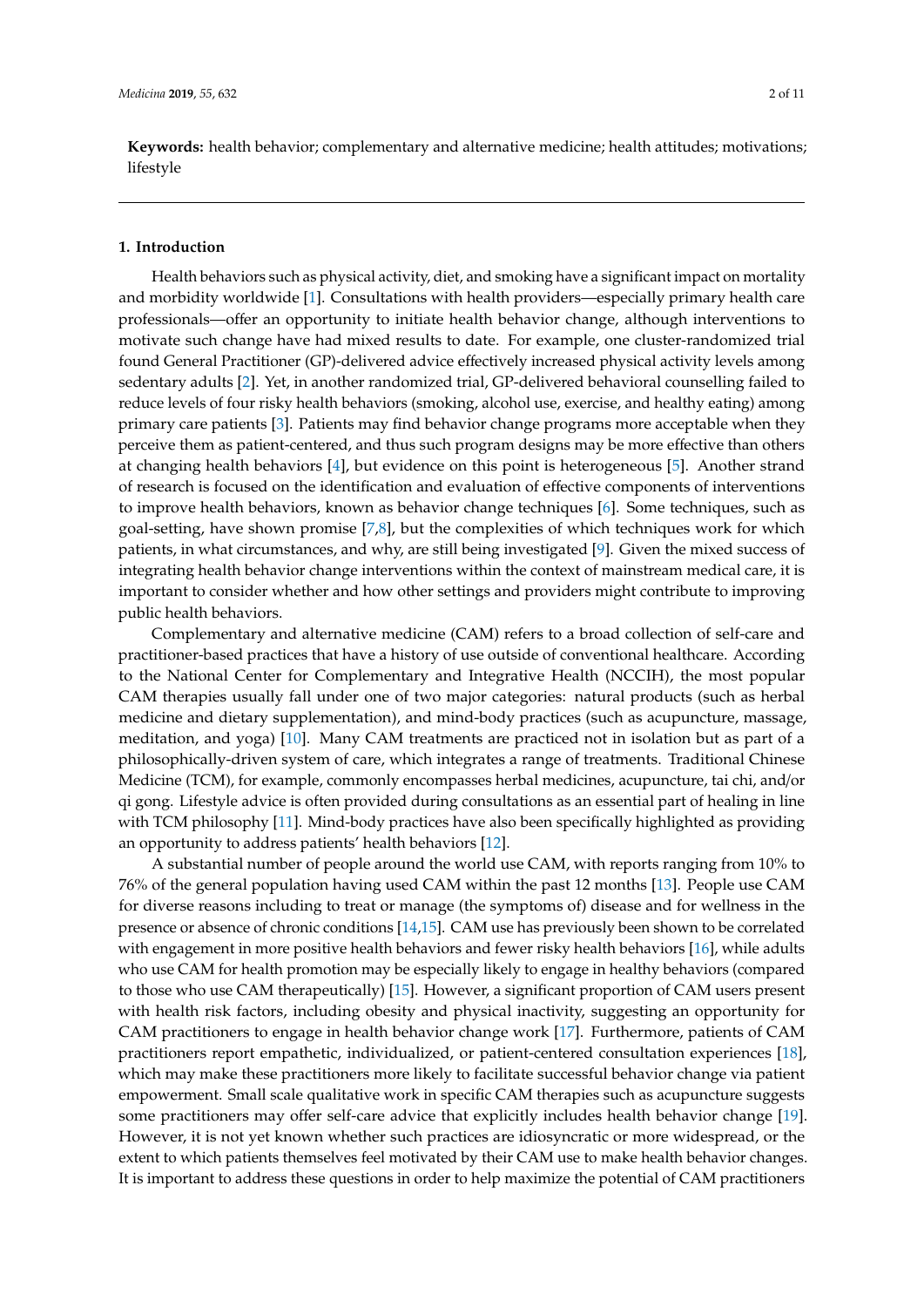to possibly influence wider public and preventive health advances and act as important preventive medicine advocates and health behavior advisors within the broader health care system. Indeed, when considered in the context of the high levels of CAM use [\[20\]](#page-9-17), the need for further examination of this issue is compelling.

In direct response to these circumstances, this paper reports the findings from an analysis of 2012 National Health Interview Survey (NHIS) data with the aim of determining the proportion of CAM users who are motivated by their CAM use to change their health behaviors. The objectives were to determine (1) what proportion of people using different types of CAM report being motivated by their CAM use to change their health behaviors, (2) which health behaviors do people report changing as a consequence of their CAM use and (3) which sociodemographic and health characteristics are associated with being motivated by CAM use to change one's health behaviors. Findings from this work may shed light on potentially significant opportunities for facilitating successful health behavior change at the individual, clinical, and population level.

### **2. Materials and Methods**

# *2.1. Design and Participants*

This secondary analysis used data extracted from the 2012 National Health Interview Survey (NHIS)—a periodically conducted cross-sectional household interview survey targeting the non-institutionalized civilian population of the United States. The NHIS obtains free and informed consent from participants. The current analysis was approved by the lead author's institution and utilized the 2012 NHIS Family Core (i.e., Demographic and Health Characteristics), and the Adult Alternative Medicine supplement (i.e., CAM use and related variables including behavior changes). The total household response rate for the 2012 NHIS was 77.6%. The interviewed sample consisted of 42,366 eligible households, which yielded 34,525 respondents aged 18 years and older. Further details of the NHIS sample are reported elsewhere [\[21\]](#page-9-18).

Respondents to the 2012 NHIS survey were asked to specify, "During the past 12 months, which three CAM therapies were the most important for your health?" The question did not specify whether these therapies should be practitioner-based or self-directed/self-help practices, thus both may have been reported. The response options were: chiropractic or osteopathic manipulation; massage; acupuncture; energy healing therapy; naturopathy; hypnosis; biofeedback; craniosacral therapy; traditional healers; herbs; homeopathy; meditation; yoga/tai chi/qi gong; special diets; and movement or exercise therapies. From the respondents, 5487 specified one CAM therapy, 2638 specified two CAM therapies, and 2076 specified three CAM therapies as most important to their health. Overall, 1058 respondents reported using more than three CAM therapies but these individuals were also restricted to specifying up to 3 therapies that they deemed most important for their health. The respondents were not asked to select their top therapies in order; therefore, it is important to analyze data related to all the top-ranked therapies as specified by respondents. Henceforth, the 10,201 adult respondents who reported one or more top-ranked CAM therapies were included in the sample analyzed and reported in this paper.

#### *2.2. Measures*

To measure CAM-motivated health behavior change, respondents were asked five questions about health behavior change in relation to their top-ranked CAM(s). These questions explicitly asked whether or not having consulted/employed their top-ranked CAM practitioner/self-care modality in the past 12 months motivated the respondent to: (1) cut back or stop drinking alcohol, (2) cut back or stop smoking cigarettes, (3) eat healthier, (4) eat more organic foods, and (5) exercise more regularly.

The following demographic and health characteristics were examined: age, gender, ethnicity, region, education, marital status, body mass index, self-rated health status, health insurance coverage, and number of chronic conditions (defined as having been diagnosed with any of the following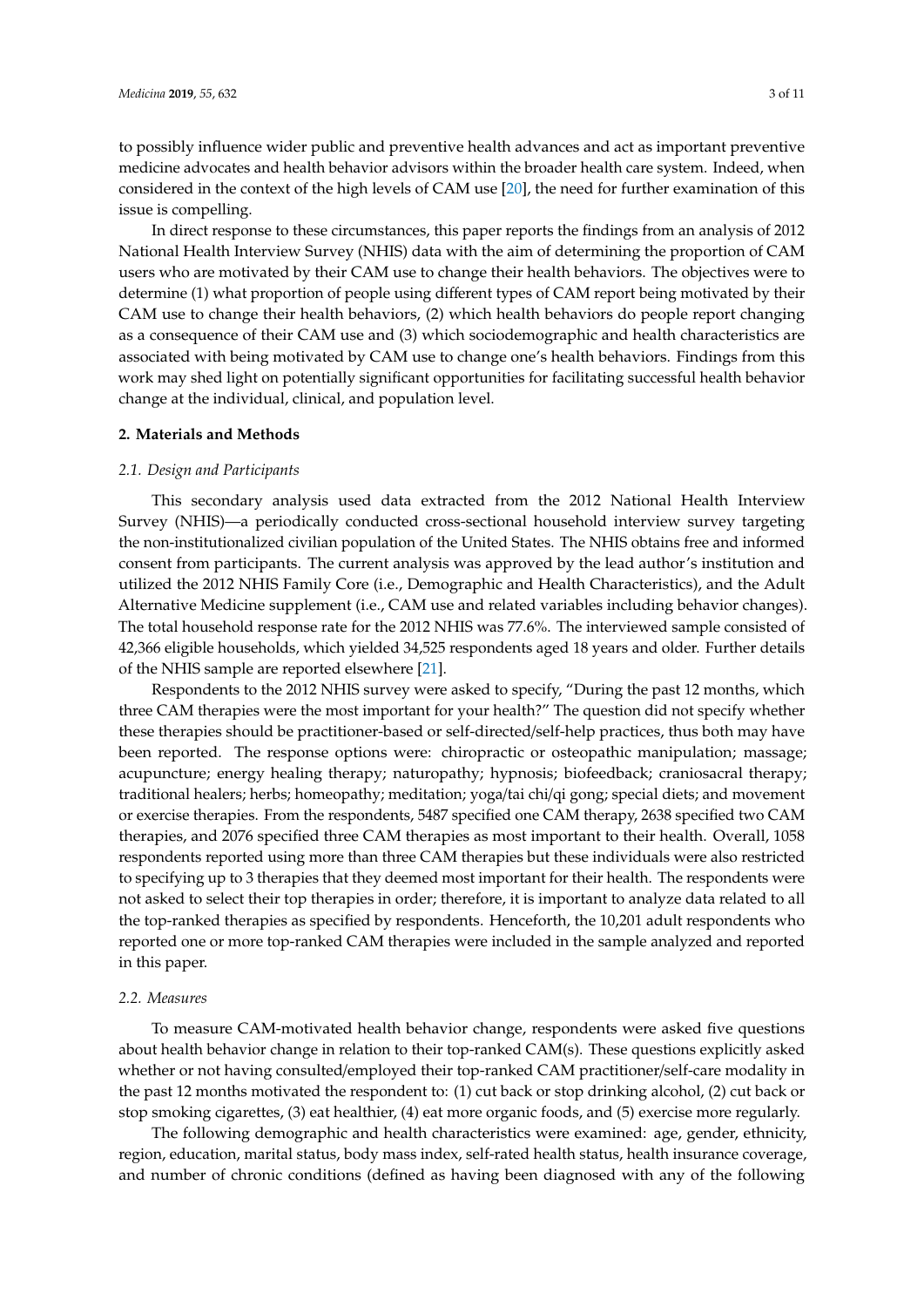conditions inquired about in the survey: hypertension, coronary heart disease, stroke, asthma, cancer, diabetes, kidney problems, arthritis, hepatitis, or chronic obstructive pulmonary disease [COPD]).

#### *2.3. Statistical Analysis*

SPSS (version 24; IBM Corp, Armonk, NY, USA) was used for all analyses. Data were weighted based on the sample size adjusted weight for the US population to take account of the complex survey design [\[21\]](#page-9-18). At most, 1.6% of the 10,201 cases had missing data (18 on education, 2 employment, 1 health status, 87 insurance); these were handled via pairwise deletion.

To compute the overall prevalence of any health behavior changes, respondents were categorized according to whether or not they had been motivated to make each of the 5 behavior changes (cut back or stop drinking alcohol; cut back or stop smoking cigarettes; eat healthier; eat more organic foods; exercise more regularly) after using any of their top-ranked CAMs. To compute the prevalence of health behavior changes following use of specific CAM modalities, we summed the number of people making each health behavior change after each specific CAM modality, regardless of whether that modality was the first, second, or third top-ranked CAM as specified by a respondent.

Cross tabs were used to compare rates of health behavior change by top CAM therapy. Pearson's chi-squared was computed to compare health behavior change rates in groups with different demographic and health characteristics. Logistic regression analysis was used to identify demographic and health characteristics that were independent predictors of making a CAM-motivated health behavior change; variables were forced into the model and odds ratios with 95% confidence intervals were calculated. Due to the large sample size, statistical significance was set at  $p < 0.005$ .

# *2.4. Ethics*

Ethics approval for this secondary data analysis was obtained from the University of Southampton Psychology Ethics Committee (Submission Number: 26888).

# **3. Results**

# *3.1. Prevalence of Health Behavior Changes*

Overall, 45.4% of respondents reported being motivated to make at least one health behavior change after using CAM. Approximately, one third of respondents reported being motivated to exercise more regularly (34.9%) or to eat more healthily (31.4%); 17.2% of respondents reported being motivated to eat more organic foods; 16.6% of smokers reported being motivated to cut back or stop smoking cigarettes; and 8.7% of alcohol drinkers reported being motivated to cut back or stop drinking alcohol. Individual CAM modalities all inspired health behavior change in some users (see Table [1\)](#page-4-0). Those CAM modalities that, by definition, involve certain integral and explicit health behavior changes were most likely to motivate respondents to change the behaviors integral to that modality. For example, 66.7% of people using movement or exercise techniques and 61.5% of those using yoga or tai chi/qi gong reported being motivated to exercise more regularly, while 77.3% of those following a special diet reported being motivated to eat more healthily. However, these therapies also motivated other behavior changes: 43.4% of people using movement or exercise techniques and 41.2% of those using yoga or tai chi/qi gong reported being motivated to eat more healthily; and 39.5% of those following a special diet reported being motivated to exercise more regularly.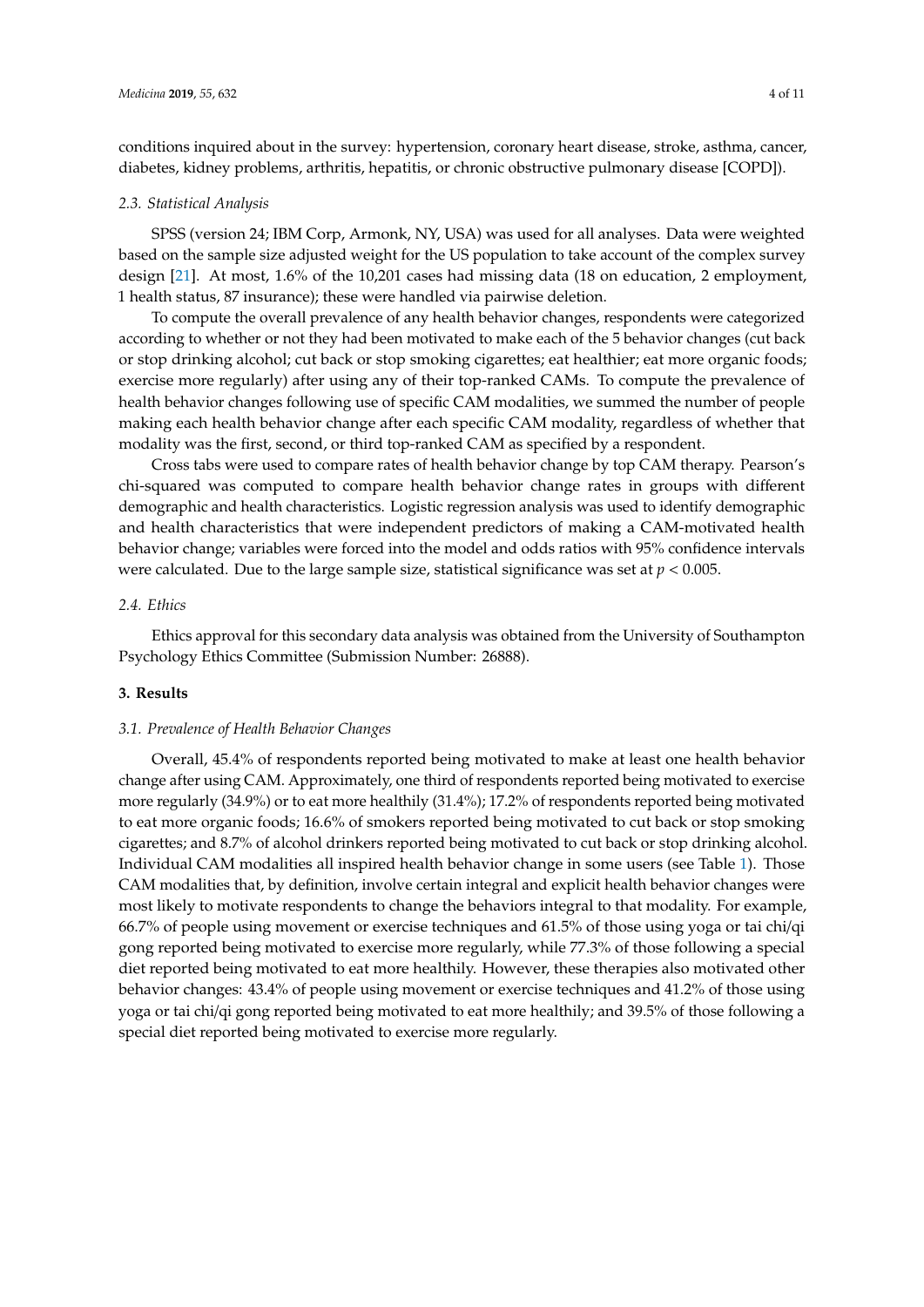| <b>Top Therapy</b>                       | n    | Any Health Behavior Change | Eat Healthier | <b>Eat More Organic Foods</b> | Reduce Alcohol Intake <sup>1</sup> | Reduce Smoking <sup>2</sup> | <b>Exercise More Regularly</b> |
|------------------------------------------|------|----------------------------|---------------|-------------------------------|------------------------------------|-----------------------------|--------------------------------|
| Special diets                            | 898  | 81.0%                      | 77.3%         | 46.6%                         | 20.4%                              | 17.2%                       | 39.6%                          |
| Movement or exercise therapies           | 593  | 70.2%                      | 43.4%         | 18.4%                         | 11.0%                              | 33.3%                       | 66.7%                          |
| Naturopathy                              | 74   | $67.6\%$                   | $62.2\%$      | 39.2%                         | 12.2%                              | 36.4%                       | 35.1%                          |
| Yoga/Tai chi/qi gong                     | 2698 | $67.4\%$                   | 41.2%         | $22.2\%$                      | 11.9%                              | 25.7%                       | 61.5%                          |
| Meditation                               | 1338 | 39.6%                      | 28.5%         | 20.0%                         | 13.4%                              | 27.8%                       | 29.5%                          |
| Hypnosis                                 | 66   | 37.9%                      | 24.2%         | $10.6\%$                      | 9.6%                               | 33.3%                       | 24.2%                          |
| Traditional healers                      | 115  | 37.7%                      | 28.4%         | 19.0%                         | 16.4%                              | 7.8%                        | 19.1%                          |
| Energy healing therapy                   | 80   | 37.5%                      | 28.8%         | $16.0\%$                      | 6.1%                               | 25.0%                       | 27.2%                          |
| Homeopathy                               | 504  | 33.9%                      | 29.6%         | 21.5%                         | 9.7%                               | 20.6%                       | 19.3%                          |
| Biofeedback                              | 77   | $31.2\%$                   | $15.6\%$      | 9.1%                          | 1.9%                               | 12.5%                       | 20.8%                          |
| Craniosacral therapy                     | 41   | 29.3%                      | 19.5%         | 17.1%                         | 10.7%                              | 10.0%                       | 22.0%                          |
| Chiropractic or osteopathic manipulation | 2710 | 25.6%                      | $10.5\%$      | $5.7\%$                       | 2.6%                               | $6.6\%$                     | 21.4%                          |
| Acupuncture                              | 418  | 25.2%                      | 15.0%         | 11.7%                         | 6.5%                               | 17.2%                       | 17.5%                          |
| Herbs                                    | 5373 | 24.7%                      | 18.0%         | $9.4\%$                       | 3.7%                               | $6.2\%$                     | 13.6%                          |
| Massage                                  | 2005 | 22.5%                      | 11.5%         | $6.9\%$                       | 2.8%                               | 3.8%                        | 18.8%                          |

Table 1. Prevalence of Health Behavior Changes Motivated by Using Individual Complementary and Alternative Medicine (CAM) Modalities (n = 10,201).

<span id="page-4-0"></span> $1$  Only people who had previously reported drinking alcohol were queried about whether CAM motivated them to reduce their alcohol intake. This number varies by therapy as follows: special diets (n = 618), movement or exercise techniques (n = 500), naturopathy (n = 49), yoga/Tai chi/qi gong (n = 2101), meditation (n = 1025), hypnosis (n = 52), traditional healers  $(n = 73)$ , energy healing therapy (n = 49), homeopathy (n = 359), biofeedback (n = 53), craniosacral therapy (n = 28), Chiropractic or osteopathic manipulation (n = 2006), acupuncture  $(n = 291)$ , herbs  $(n = 3924)$ , massage  $(n = 1585)$ . <sup>2</sup> Only people who had previously reported smoking cigarettes were queried about whether CAM motivated them to reduce their smoking. This number varies by therapy as follows: special diets (n = 344), movement or exercise techniques (n = 27), naturopathy (n = 11), yoga/Tai chi/qi gong (n = 319), meditation (n = 245), hypnosis (n = 15), traditional healers (n = 51), energy healing therapy (n = 16), homeopathy (n = 136), biofeedback (n = 16), craniosacral therapy (n = 20), Chiropractic or osteopathic manipulation (n = 366), acupuncture (n = 58), herbs (n = 700), massage (n = 238).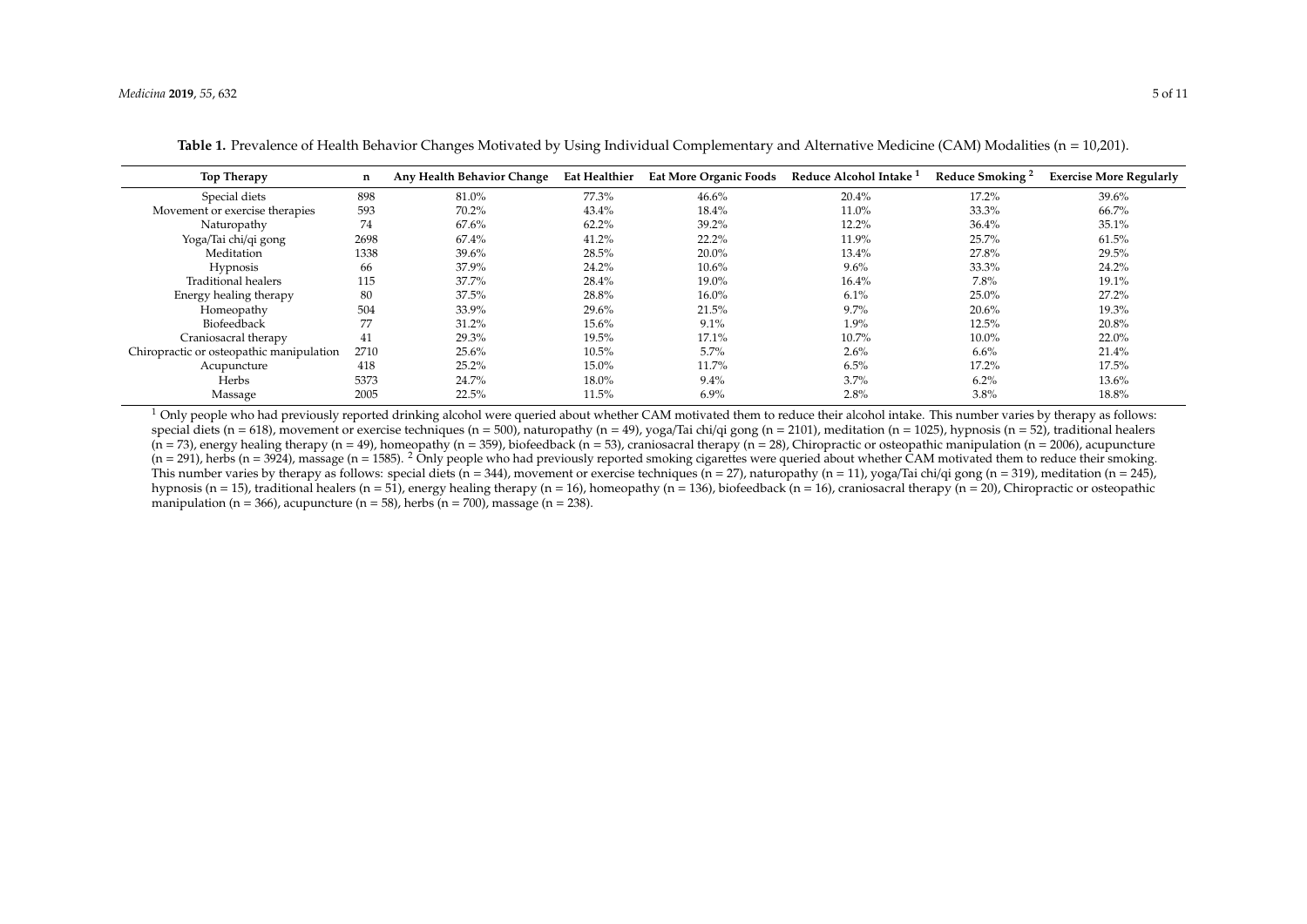# *3.2. Characteristics of CAM Users Motivated to Change Health Behaviors*

Table [2](#page-5-0) shows the distribution of demographic and health characteristics of CAM users by motivation to change at least one health behavior. Statistically significant associations were observed between motivation to change after using CAM and all of the demographic and health characteristics.

<span id="page-5-0"></span>

| Characteristic                   | Not Motivated to<br><b>Change Health Behavior</b> |          | Motivated to Change at Least<br>One Health Behavior |       |                  |
|----------------------------------|---------------------------------------------------|----------|-----------------------------------------------------|-------|------------------|
|                                  | n                                                 | $\%$     | $\mathbf n$                                         | $\%$  | $\boldsymbol{p}$ |
| Age (years)                      |                                                   |          |                                                     |       | $< 0.001$ *      |
| $18 - 29$                        | 814                                               | 43.8%    | 1042                                                | 56.2% |                  |
| 30-39                            | 934                                               | 50.6%    | 910                                                 | 49.4% |                  |
| 40-49                            | 1052                                              | 55.5%    | 842                                                 | 44.5% |                  |
| $50 - 64$                        | 1666                                              | 56.0%    | 1312                                                | 44.0% |                  |
| 65 plus                          | 1107                                              | 67.9%    | 523                                                 | 32.1% |                  |
| Gender                           |                                                   |          |                                                     |       | $< 0.001$ *      |
| Male                             | 2548                                              | $61.0\%$ | 1627                                                | 39.0% |                  |
| Female                           | 3024                                              | 50.2%    | 3002                                                | 49.8% |                  |
| Marital status                   |                                                   |          |                                                     |       | $< 0.001$ *      |
| Not in relationship              | 1820                                              | 50.0%    | 1823                                                | 50.0% |                  |
| In relationship                  | 3752                                              | 57.2%    | 2806                                                | 42.8% |                  |
| Ethnicity                        |                                                   |          |                                                     |       | $< 0.001$ *      |
| White                            | 4473                                              | 56.6%    | 3425                                                | 43.4% |                  |
| Hispanic                         | 473                                               | 49.0%    | 493                                                 | 51.0% |                  |
| Black                            | 318                                               | 45.8%    | 376                                                 | 54.2% |                  |
| Asian                            | 280                                               | 49.4%    | 287                                                 | 50.6% |                  |
| Other                            | 29                                                | 37.8%    | 48                                                  | 62.2% |                  |
| Region                           |                                                   |          |                                                     |       | $0.003*$         |
| West                             | 1520                                              | 52.2%    | 1393                                                | 47.8% |                  |
| Northeast                        | 980                                               | 56.5%    | 755                                                 | 43.5% |                  |
| Midwest                          | 1476                                              | 56.6%    | 1133                                                | 43.4% |                  |
| South                            | 1597                                              | 54.2%    | 1348                                                | 45.8% |                  |
| Education                        |                                                   |          |                                                     |       | $< 0.001$ *      |
| Less than high school            | 386                                               | 61.2%    | 245                                                 | 38.8% |                  |
| High school                      | 2390                                              | 57.5%    | 1768                                                | 42.5% |                  |
| College or higher                | 2780                                              | 51.7%    | 2595                                                | 48.3% |                  |
| Health insurance coverage        |                                                   |          |                                                     |       | $< 0.001$ *      |
| Uninsured                        | 568                                               | 46.1%    | 664                                                 | 53.9% |                  |
| At least public health insurance | 792                                               | 58.6%    | 558                                                 | 41.4% |                  |
| Private health insurance         | 4122                                              | 55.4%    | 3321                                                | 44.6% |                  |
| Body Mass Index (kg/m2)          |                                                   |          |                                                     |       | $< 0.001$ *      |
| < 18.5                           | 93                                                | 51.3%    | 88                                                  | 48.7% |                  |
| $18.5 - 25$                      | 1950                                              | 50.7%    | 1893                                                | 49.3% |                  |
| $25 - 30$                        | 1935                                              | 56.5%    | 1488                                                | 43.5% |                  |
| $>30$                            | 1594                                              | 57.9%    | 1159                                                | 42.1% |                  |
| Subjective health status         |                                                   |          |                                                     |       | $< 0.001$ *      |
| Very good or excellent           | 3477                                              | 52.3%    | 3173                                                | 47.7% |                  |
| Good                             | 1460                                              | 58.4%    | 1038                                                | 41.6% |                  |
| Fair or poor                     | 634                                               | 60.3%    | 417                                                 | 39.7% |                  |
| Number of chronic conditions     |                                                   |          |                                                     |       | $0.001 *$        |
| 0                                | 2744                                              | 50.4%    | 2705                                                | 49.6% |                  |
| $\mathbf{1}$                     | 1504                                              | 57.2%    | 1127                                                | 42.8% |                  |
| $\overline{2}$                   | 783                                               | 63.9%    | 443                                                 | 36.1% |                  |
| 3                                | 318                                               | 62.4%    | 192                                                 | 37.6% |                  |
| 4 or more                        | 201                                               | 61.2%    | 128                                                 | 38.8% |                  |

**Table 2.** Characteristics of CAM users and Motivation to Change Health Behaviors.

 $* p < 0.005$ .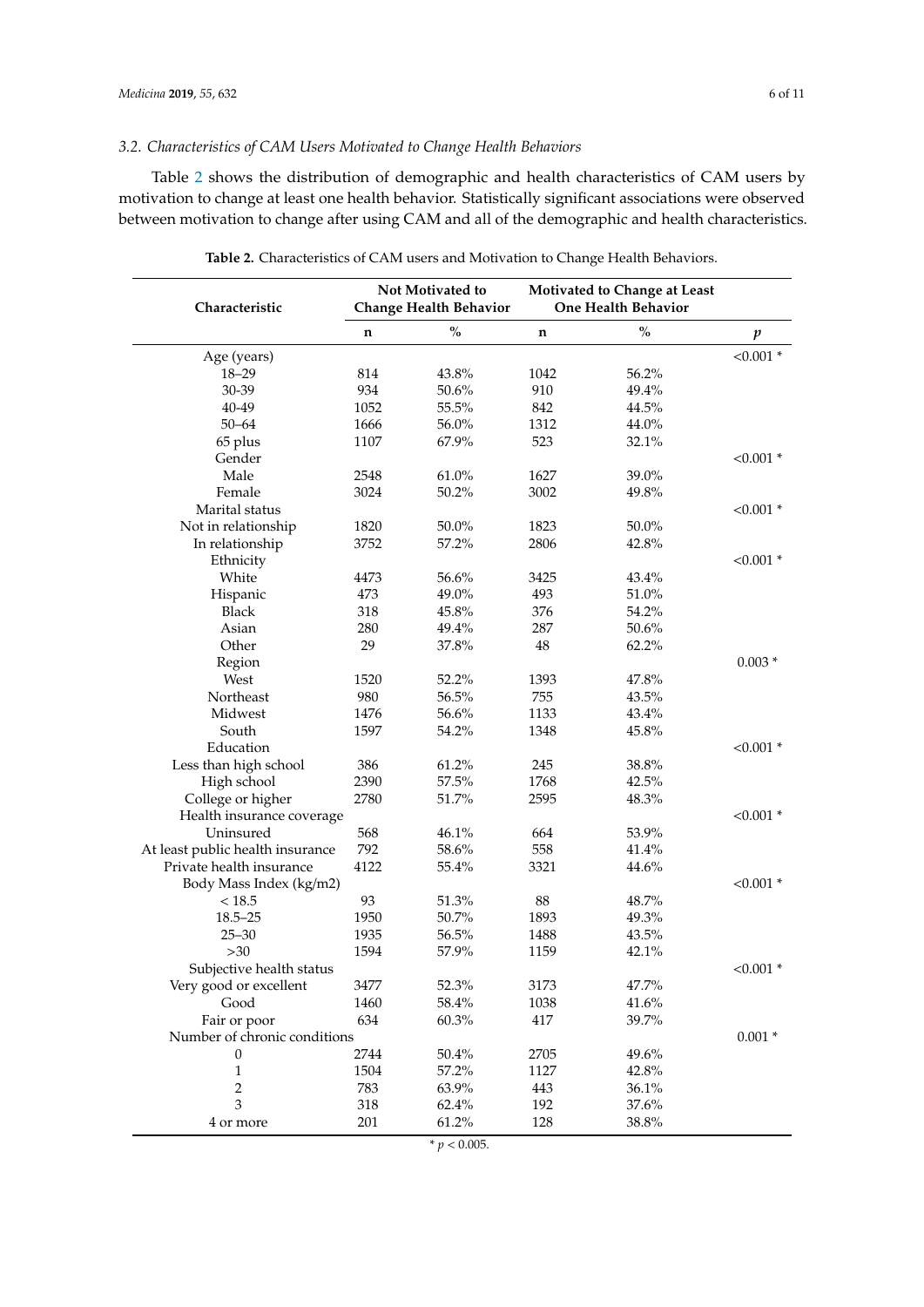The magnitudes of these associations were quantified using a logistic regression model (see Table [3\)](#page-6-0). The multiple regression model showed that respondents with the following characteristics were significantly more likely to be motivated by CAM use to change at least one health behavior: 18–64 year olds (ORs = 1.64 to 2.13; compared to those aged over 65 years); females (OR = 1.61); people not in a relationship (OR = 1.24); people of Hispanic or Black ethnicity (ORs = 1.27 and 1.45, compared to White); people with at least college education ( $OR = 1.53$ ; compared to people with less than high school education); and people with no health insurance ( $OR = 1.38$ ; compared to those with private health insurance). People with 2 health conditions were less likely to change health behavior than those with no conditions ( $OR = 0.80$ ). In this multivariable model, geographical region, body mass index, health status, and other numbers of chronic conditions were not significantly associated with being motivated by CAM use to change at least one health behavior.

| Characteristic               | Category                         | <b>OR</b> | <b>Lower CI</b> | <b>Upper CI</b> | $\boldsymbol{p}$ |
|------------------------------|----------------------------------|-----------|-----------------|-----------------|------------------|
|                              | 65 plus                          | Reference |                 |                 |                  |
|                              | $50 - 64$                        | 1.599     | 1.383           | 1.850           | $< 0.001$ *      |
| Age (years)                  | $40 - 49$                        | 1.457     | 1.236           | 1.717           | $< 0.001$ *      |
|                              | $30 - 39$                        | 1.662     | 1.404           | 1.966           | $< 0.001$ *      |
|                              | $18 - 29$                        | 2.127     | 1.794           | 2.522           | $< 0.001$ *      |
| Gender                       | Male                             | Reference |                 |                 |                  |
|                              | Female                           | 1.612     | 1.479           | 1.757           | $< 0.001$ *      |
| Marital status               | In relationship                  | Reference |                 |                 |                  |
|                              | Not in relationship              | 1.237     | 1.132           | 1.353           | $< 0.001$ *      |
|                              | White                            | Reference |                 |                 |                  |
|                              | Hispanic                         | 1.273     | 1.097           | 1.477           | $0.001*$         |
| Ethnicity                    | <b>Black</b>                     | 1.447     | 1.225           | 1.710           | $< 0.001$ *      |
|                              | Asian                            | 1.154     | 0.962           | 1.385           | 0.122            |
|                              | Other                            | 1.909     | 1.174           | 3.103           | 0.009            |
|                              | Midwest                          | Reference |                 |                 |                  |
|                              | Northeast                        | 0.967     | 0.850           | 1.099           | 0.603            |
| Region                       | West                             | 1.132     | 1.011           | 1.267           | 0.032            |
|                              | South                            | 1.041     | 0.931           | 1.163           | 0.484            |
|                              | Less than high school            | Reference |                 |                 |                  |
| Education                    | High school                      | 1.197     | 0.994           | 1.441           | 0.058            |
|                              | College or higher                | 1.527     | 1.265           | 1.844           | $< 0.001$ *      |
|                              | Private health insurance         | Reference |                 |                 |                  |
| Health insurance coverage    | At least public health insurance | 1.194     | 1.041           | 1.369           | 0.011            |
|                              | Uninsured                        | 1.382     | 1.211           | 1.576           | $< 0.001$ *      |
|                              | $>30$                            | Reference |                 |                 |                  |
|                              | $25 - 30$                        | 1.120     | 1.003           | 1.250           | 0.044            |
| Body mass index $(kg/m2)$    | $18.5 - 25$                      | 1.009     | 0.734           | 1.387           | 0.958            |
|                              | < 18.5                           | 1.109     | 0.995           | 1.236           | 0.062            |
|                              | Fair or poor                     | Reference |                 |                 |                  |
| Self-rated health status     | Good                             | 1.169     | 0.997           | 1.370           | 0.054            |
|                              | Very good or excellent           | 1.024     | 0.870           | 1.205           | 0.777            |
|                              | $\theta$                         | Reference |                 |                 |                  |
|                              | $\mathbf{1}$                     | 0.897     | 0.809           | 0.995           | 0.040            |
| Number of chronic conditions | $\overline{2}$                   | 0.795     | 0.686           | 0.921           | $0.002*$         |
|                              | 3                                | 0.912     | 0.737           | 1.129           | 0.398            |
|                              | 4 or more                        | 1.162     | 0.894           | 1.510           | 0.261            |

<span id="page-6-0"></span>**Table 3.** Adjusted Odds Ratios for Demographic and Health Variables Predicting Health Behavior Change Motivated by CAM.

 $p < 0.005$ ; Note. n = 9860. Model  $\chi^2 = 521.93$ , df = 27, p < 0.001.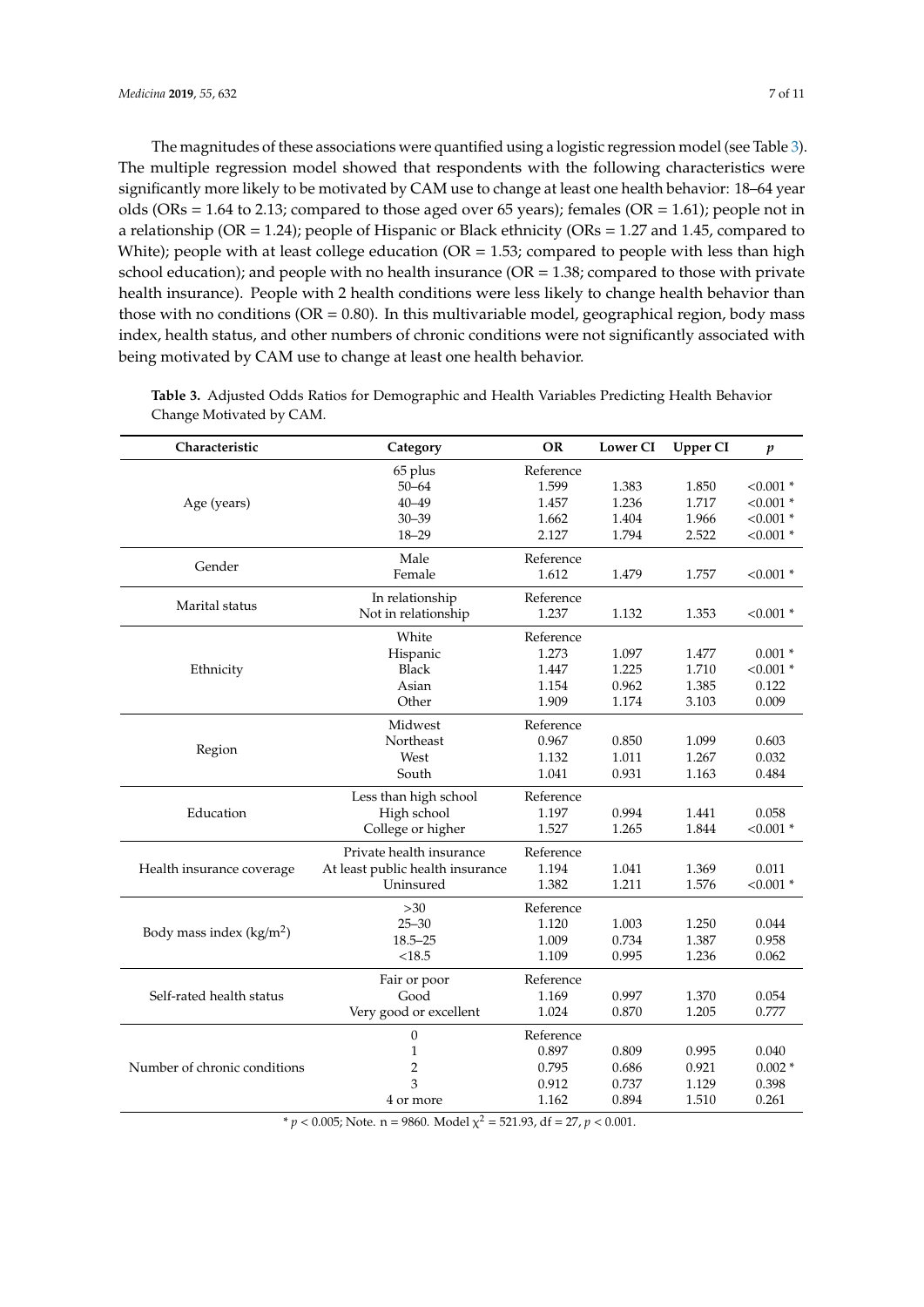### **4. Discussion**

This analysis of 2012 NHIS data shows more than 45% of CAM users report being motivated by their CAM use to make positive health behavior changes, most notably in the areas of exercise and diet, but also in reducing smoking and alcohol intake. These positive changes occurred following the use of both natural products and mind-body practices.

Survey respondents self-reported being motivated by their CAM use to change health behaviors. However, as causation cannot be determined in this cross-sectional self-reported survey, it remains unclear whether CAM use directly and independently motivates behavior change, or whether being predisposed to make health behavior changes drives the choice to use CAM. On the one hand, advice for health behavior change and self-management are integral parts of many CAM interventions and are often driven by the philosophical underpinnings of whole systems of care [\[11](#page-9-8)[,22\]](#page-10-0). The collaborative and patient-centered style that characterizes some CAM encounters [\[23](#page-10-1)[,24\]](#page-10-2) may also foster autonomy and empowerment, thus potentially motivating health behavior change [\[18,](#page-9-15)[25,](#page-10-3)[26\]](#page-10-4). Lending support to this interpretation, positive health behavior changes including increased physical activity, stress management, and dietary changes have been observed in chronically ill patients *after* participation in inpatient [\[27\]](#page-10-5) and outpatient [\[28\]](#page-10-6) CAM-based lifestyle modification programs. Conversely, an older study from the UK suggests that patients consulting CAM practitioners are often more interested in adopting a healthy lifestyle than are patients solely consulting general practitioners [\[29\]](#page-10-7). Indeed, cancer patients using CAM therapies have been shown to be much more likely to additionally use conventional lifestyle therapies such as dietary changes, conventional supplements, and exercise than patients not using CAM [\[30\]](#page-10-8). Furthermore, many CAM users consider the lifestyle guidance offered within these systems of care as a key reason for choosing to use such modalities [\[31\]](#page-10-9). Thus, there appears to be a bidirectional pathway at play with CAM practitioners being more likely than conventional practitioners to include health behavior advice as part of their treatment, and CAM users already being more interested in health behavior changes than CAM non-users.

Initiating and maintaining health behavior changes requires a specific set of beliefs and expectancies, some of which may overlap with beliefs fostered by CAM use. Evidence suggests that, to successfully implement health behavior changes, it is particularly important for patients to have high self-efficacy expectations (i.e., to believe in one's ability to make a specific behavior change) [\[32,](#page-10-10)[33\]](#page-10-11). Having an internal health locus of control (i.e., a general belief that one's actions can influence one's own health) is also positively associated with undertaking health behavior change [\[27](#page-10-5)[,34\]](#page-10-12). CAM use has been shown to shift an individual's beliefs about control of health outcomes towards a more internal and less external locus of control [\[35\]](#page-10-13). Likewise, participating in mind-body practices can increase exercise self-efficacy [\[36\]](#page-10-14). Thus, the motivational effect of CAM use for initiating positive health behavior change may be explained at least partly by an increase in health behavior-related self-efficacy as well as a change in health locus of control as a consequence of CAM use.

In line with previous research in other populations, our analyses have shown that among CAM users, being motivated to change health behaviors was most strongly associated with younger age [\[37\]](#page-10-15), female sex [\[38\]](#page-10-16), and higher levels of education [\[38\]](#page-10-16). Our analyses also showed that uninsured CAM users were more likely to make health behavior changes. Associations between health insurance coverage and health behavior change have not been thoroughly explored previously, although lack of health insurance may impact on an individual's access to health services [\[39\]](#page-10-17) and encourage such individuals to undertake preventive self-care practices to mitigate out-of-pocket health care costs. This view is consistent with evidence showing uninsured people are more likely to use CAM compared to those with public or private health insurance [\[16\]](#page-9-13).

The strengths of this research include the use of a nationally representative dataset, a large sample size, and the examination of the motivational effects of specific, individual CAM modalities upon the health behavior change of users. However, the secondary analysis of self-reported data poses five main limitations. One, respondents were asked to recall the details of their CAM use over the previous 12 months; as such, the data may be subject to recall bias. Two, respondents were only asked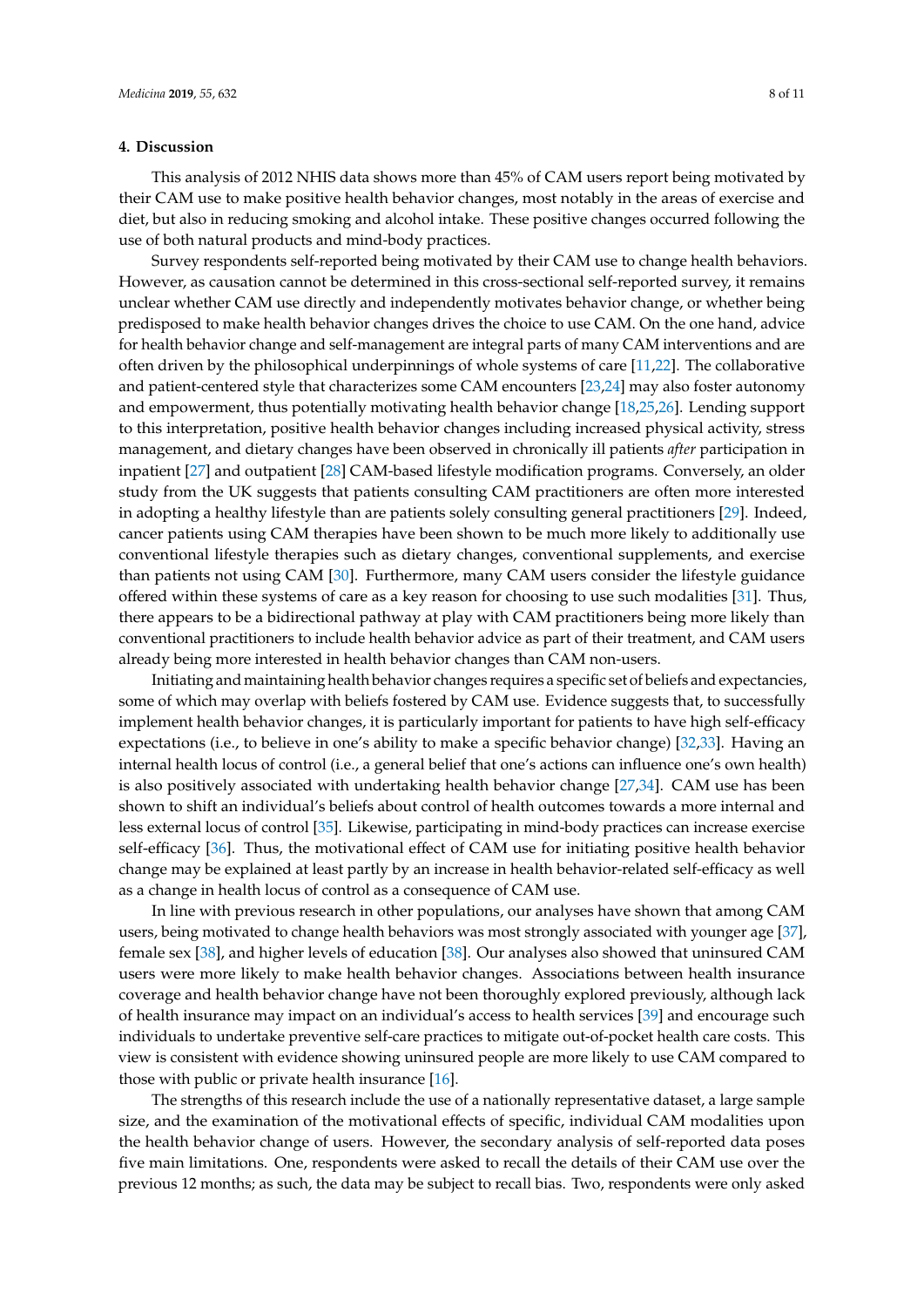about motivation for health behavior change with regards to their three top-ranked CAM therapies; the potential influence of additional modalities and consumption was not explored and this may have led to an underestimation of the motivational impact of CAM use in our analyses. Three, respondents were only asked about their motivation for health behavior change, not whether they actually initiated and, perhaps even more important, maintained health behavior changes in their daily lives—an area that warrants further investigation. Four, the survey questions probing the respondents' top-ranked CAM therapies did not distinguish between practitioner-directed and self-directed CAM use and future studies on health behavior change and CAM should make this distinction to help facilitate a richer understanding of the mechanisms involved. Five, findings may not generalize to other countries with different healthcare systems.

The findings of this analysis have potential implications for future research and initiatives in preventive behavioral medicine and public health. Future research should investigate, amongst other topics: which means of administering CAM (e.g., practitioner-directed CAM versus patient-directed CAM self-care) and which specific CAM modalities are best-suited to helping people sustain positive health behavior changes; how CAM use and health behavior change are inter-related over time; the detailed ways in which CAM practitioners and practices encourage health behavior change including, for example, the role of practitioner support and increasing patients' sense of responsibility for their health [\[40\]](#page-10-18); and the potential for CAM practitioners to successfully integrate positive behavior change management within a collaborative interdisciplinary approach to patient care alongside conventional providers and broader preventive medicine initiatives. In terms of implications for practice, a better understanding of how CAM practitioners facilitate health behavior change may offer fresh approaches to health psychologists, public health workers, and others designing and delivering health behavior change interventions—such as taking CAM diagnostic criteria into account [\[19\]](#page-9-16) or expanding repertoires of techniques for health behavior change [\[6\]](#page-9-3). For those CAM practitioners recommending health behavior changes on a more opportunistic and/or idiosyncratic basis, health psychologists are well-placed to provide any necessary training [\[17\]](#page-9-14) to help these practitioners facilitate health behavior change (where applicable) amongst *all* their patients.

# **5. Conclusions**

In conclusion, a sizeable proportion of CAM users (>45%) are motivated by their CAM use to make health behavior changes. Changes to exercise and diet are most commonly reported, but CAM users also report being motivated to reduce their smoking and alcohol intake. CAM users who are younger, female, more highly educated, and uninsured are more likely to make health behavior changes. The use of natural products and mind-body practices motivates people to improve their health behaviors. This phenomenon warrants further investigation and presents an opportunity for interdisciplinary collaboration between CAM and health psychology, public health, and preventive medicine.

**Author Contributions:** Conceptualization, F.L.B., R.L., H.C., J.W.P., B.L., H.H., M.L., V.C.H.C., T.S., Y.Z., A.S., L.W., D.S. and J.A.; Data curation, R.L.; Formal analysis, F.L.B. and R.L.; Methodology, F.L.B., R.L., M.L., T.S., Y.Z., D.S. and J.A.; Resources, D.S. and J.A.; Writing—original draft, F.L.B., R.L., H.C., J.W.P., B.L., H.H., M.L., V.C.H.C., T.S., Y.Z., A.S., L.W., D.S. and J.A.; Writing–review & editing, F.L.B., R.L., H.C., J.W.P., B.L., H.H., M.L., V.C.H.C., T.S., Y.Z., A.S., L.W., D.S. and J.A.

**Funding:** This research received no external funding.

**Conflicts of Interest:** FLB has received speaker's fees and expenses from the British Acupuncture Council and the Acupuncture Association of Chartered Physiotherapists. The authors declare no other conflicts of interest.

#### **References**

- <span id="page-8-0"></span>1. Ford, E.S.; Bergmann, M.M.; Boeing, H.; Li, C.; Capewell, S. Healthy lifestyle behaviors and all-cause mortality among adults in the United States. *Prev. Med.* **2012**, *55*, 23–27. [\[CrossRef\]](http://dx.doi.org/10.1016/j.ypmed.2012.04.016) [\[PubMed\]](http://www.ncbi.nlm.nih.gov/pubmed/22564893)
- <span id="page-8-1"></span>2. Elley, C.R.; Kerse, N.; Arroll, B.; Robinson, E. Effectiveness of counselling patients on physical activity in general practice: Cluster randomised controlled trial. *BMJ* **2003**, *326*, 793. [\[CrossRef\]](http://dx.doi.org/10.1136/bmj.326.7393.793) [\[PubMed\]](http://www.ncbi.nlm.nih.gov/pubmed/12689976)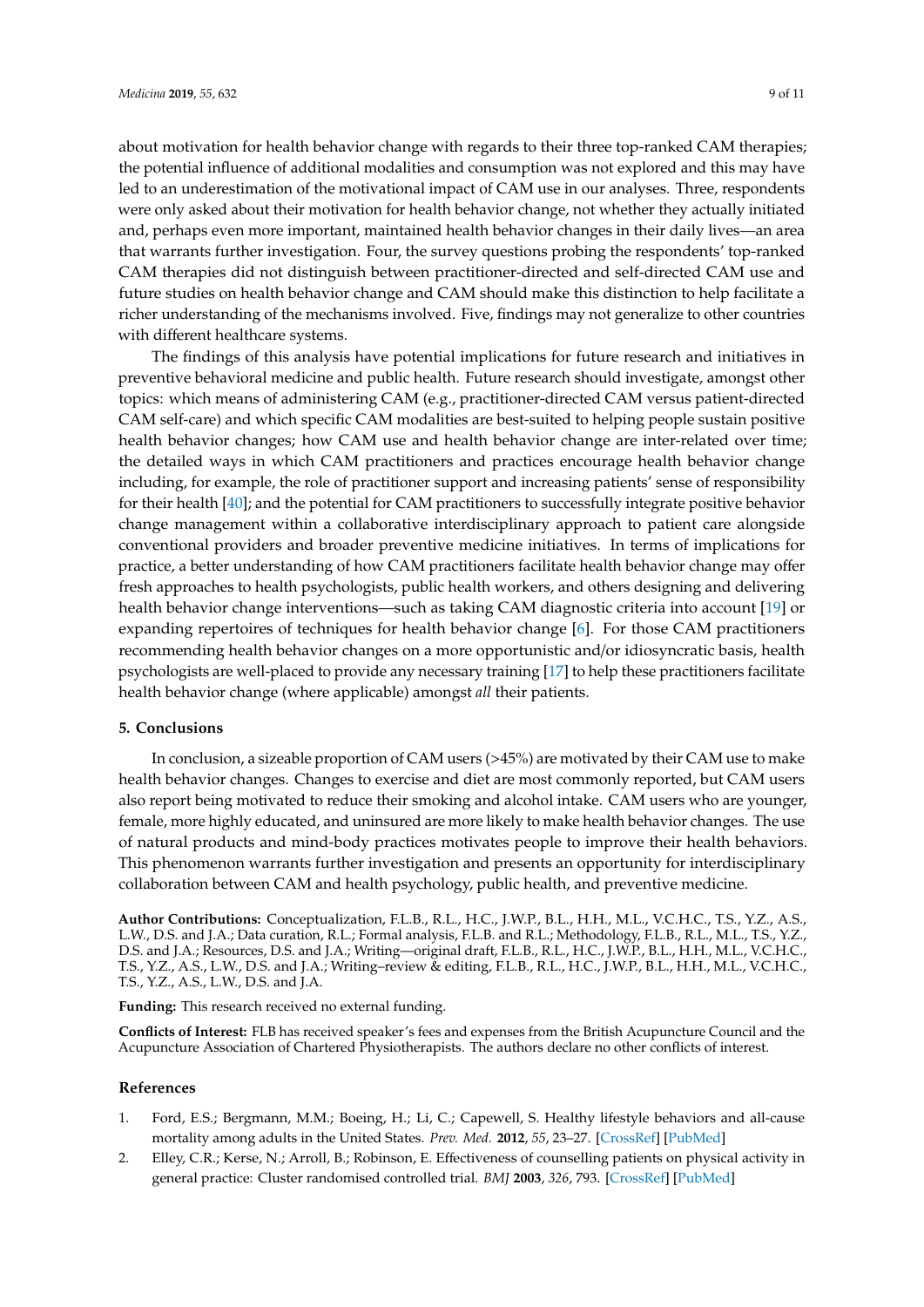- <span id="page-9-0"></span>3. Butler, C.C.; Simpson, S.A.; Hood, K.; Cohen, D.; Pickles, T.; Spanou, C.; McCambridge, J.; Moore, L.; Randell, E.; Fasihul, A.M.; et al. Training practitioners to deliver opportunistic multiple behaviour change counselling in primary care: A cluster randomised trial. *BMJ* **2013**, *346*, f1191. [\[CrossRef\]](http://dx.doi.org/10.1136/bmj.f1191) [\[PubMed\]](http://www.ncbi.nlm.nih.gov/pubmed/23512758)
- <span id="page-9-1"></span>4. Neuner-Jehle, S.; Schmid, M.; Grüninger, U. The Health Coaching programme: A new patient-centred and visually supported approach for health behaviour change in primary care. *BMC Fam. Pract.* **2013**, *14*, 100. [\[CrossRef\]](http://dx.doi.org/10.1186/1471-2296-14-100) [\[PubMed\]](http://www.ncbi.nlm.nih.gov/pubmed/23865509)
- <span id="page-9-2"></span>5. Dwamena, F.; Holmes-Rovner, M.; Gaulden, C.M.; Jorgenson, S.; Sadigh, G.; Sikorskii, A.; Lewin, S.; Smith, R.C.; Coffey, J.; Olomu, A. Interventions for providers to promote a patient-centred approach in clinical consultations. *Cochrane Database Syst. Rev.* **2012**, *12*, CD003267. [\[CrossRef\]](http://dx.doi.org/10.1002/14651858.CD003267.pub2) [\[PubMed\]](http://www.ncbi.nlm.nih.gov/pubmed/23235595)
- <span id="page-9-3"></span>6. Michie, S.; Richardson, M.; Johnston, M.; Abraham, C.; Francis, J.; Hardeman, W.; Eccles, M.; Cane, J.; Wood, C.E. The behavior change technique taxonomy (v1) of 93 hierarchically clustered techniques: Building an international consensus for the reporting of behavior change interventions. *Ann. Behav. Med.* **2013**, *46*, 81–95. [\[CrossRef\]](http://dx.doi.org/10.1007/s12160-013-9486-6) [\[PubMed\]](http://www.ncbi.nlm.nih.gov/pubmed/23512568)
- <span id="page-9-4"></span>7. McEwan, D.; Harden, S.M.; Zumbo, B.D.; Sylvester, B.D.; Kaulius, M.; Ruissen, G.R.; Dowd, A.J.; Beauchamp, M.R. The effectiveness of multi-component goal setting interventions for changing physical activity behaviour: A systematic review and meta-analysis. *Health Psychol. Rev.* **2016**, *10*, 67–88. [\[CrossRef\]](http://dx.doi.org/10.1080/17437199.2015.1104258) [\[PubMed\]](http://www.ncbi.nlm.nih.gov/pubmed/26445201)
- <span id="page-9-5"></span>8. Epton, T.; Currie, S.; Armitage, C.J. Unique effects of setting goals on behavior change: Systematic review and meta-analysis. *J. Consult. Clin. Psychol.* **2017**, *85*, 1182–1198. [\[CrossRef\]](http://dx.doi.org/10.1037/ccp0000260)
- <span id="page-9-6"></span>9. Michie, S.; West, R.; Sheals, K.; Godinho, C.A. Evaluating the effectiveness of behavior change techniques in health-related behavior: A scoping review of methods used. *Transl. Behav. Med.* **2018**, *8*, 212–224. [\[CrossRef\]](http://dx.doi.org/10.1093/tbm/ibx019)
- <span id="page-9-7"></span>10. National Center for Complementary and Integrative Health. Complementary, Alternative, or Integrative Health: What's in a Name? Available online: https://nccih.nih.gov/health/[integrative-health](https://nccih.nih.gov/health/integrative-health) (accessed on 31 January 2017).
- <span id="page-9-8"></span>11. Kaptchuk, T. *The Web That Has No Weaver: Understanding Chinese Medicine*; Contemporary Books Inc.: Chicago, IL, USA, 2000.
- <span id="page-9-9"></span>12. Luberto, C.M.; Chad-Friedman, E.; Dossett, M.L.; Perez, G.K.; Park, E.R. Characteristics of adult smokers presenting to a mind-body medicine clinic. *J. Health Psychol.* **2018**, *23*, 860–870. [\[CrossRef\]](http://dx.doi.org/10.1177/1359105316671023)
- <span id="page-9-10"></span>13. Harris, P.E.; Cooper, K.L.; Relton, C.; Thomas, K.J. Prevalence of complementary and alternative medicine (CAM) use by the general population: A systematic review and update. *Int J. Clin. Pract.* **2012**, *66*, 924–939. [\[CrossRef\]](http://dx.doi.org/10.1111/j.1742-1241.2012.02945.x) [\[PubMed\]](http://www.ncbi.nlm.nih.gov/pubmed/22994327)
- <span id="page-9-11"></span>14. Rhee, T.G.; Pawloski, P.A.; Parsons, H.M. Health-related quality of life among US adults with cancer: Potential roles of complementary and alternative medicine for health promotion and well-being. *Psychooncology* **2019**, *28*, 896–902. [\[CrossRef\]](http://dx.doi.org/10.1002/pon.5039) [\[PubMed\]](http://www.ncbi.nlm.nih.gov/pubmed/30803097)
- <span id="page-9-12"></span>15. Davis, M.A.; West, A.N.; Weeks, W.B.; Sirovich, B.E. Health behaviors and utilization among users of complementary and alternative medicine for treatment versus health promotion. *Health Serv. Res.* **2011**, *46*, 1402–1416. [\[CrossRef\]](http://dx.doi.org/10.1111/j.1475-6773.2011.01270.x) [\[PubMed\]](http://www.ncbi.nlm.nih.gov/pubmed/21554272)
- <span id="page-9-13"></span>16. Nahin, R.L.; Dahlhamer, J.M.; Taylor, B.L.; Barnes, P.M.; Stussman, B.J.; Simile, C.M.; Blackman, M.R.; Chesney, M.A.; Jackson, M.; Miller, H.; et al. Health behaviors and risk factors in those who use complementary and alternative medicine. *BMC Public Health* **2007**, *7*, 217. [\[CrossRef\]](http://dx.doi.org/10.1186/1471-2458-7-217) [\[PubMed\]](http://www.ncbi.nlm.nih.gov/pubmed/17723149)
- <span id="page-9-14"></span>17. Hawk, C.; Ndetan, H.; Evans, M.W., Jr. Potential role of complementary and alternative health care providers in chronic disease prevention and health promotion: An analysis of National Health Interview Survey data. *Prev. Med.* **2012**, *54*, 18–22. [\[CrossRef\]](http://dx.doi.org/10.1016/j.ypmed.2011.07.002) [\[PubMed\]](http://www.ncbi.nlm.nih.gov/pubmed/21777609)
- <span id="page-9-15"></span>18. Foley, H.; Steel, A. Patient perceptions of clinical care in complementary medicine: A systematic review of the consultation experience. *Patient Educ. Couns.* **2016**, *100*, 212–223. [\[CrossRef\]](http://dx.doi.org/10.1016/j.pec.2016.09.015) [\[PubMed\]](http://www.ncbi.nlm.nih.gov/pubmed/27693375)
- <span id="page-9-16"></span>19. Evans, M.; Paterson, C.; Wye, L.; Chapman, R.; Robinson, J.; Norton, R.; Bertschlinger, R. Lifestyle and self-care advice within traditional acupuncture consultations: A qualitative observational study nested in a co-operative inquiry. *J. Altern. Complement. Med.* **2011**, *17*, 519–529. [\[CrossRef\]](http://dx.doi.org/10.1089/acm.2010.0749)
- <span id="page-9-17"></span>20. Clarke, T.C.; Black, L.I.; Stussman, B.J.; Barnes, P.M.; Nahin, R.L. Trends in the use of complementary health approaches among adults: United States, 2002–2012. *Natl. Health Stat. Rep.* **2015**, *79*, 1–16.
- <span id="page-9-18"></span>21. 2012 National Health Interview Survey (NHIS) Public Use Data Release: NHIS Survey Description. Available online: ftp://ftp.cdc.gov/pub/health\_statistics/nchs/[dataset\\_documentation](ftp://ftp.cdc.gov/pub/health_statistics/nchs/dataset_documentation/NHIS/2012/srvydesc.pdf)/NHIS/2012/srvydesc. [pdf](ftp://ftp.cdc.gov/pub/health_statistics/nchs/dataset_documentation/NHIS/2012/srvydesc.pdf) (accessed on 13 October 2016).